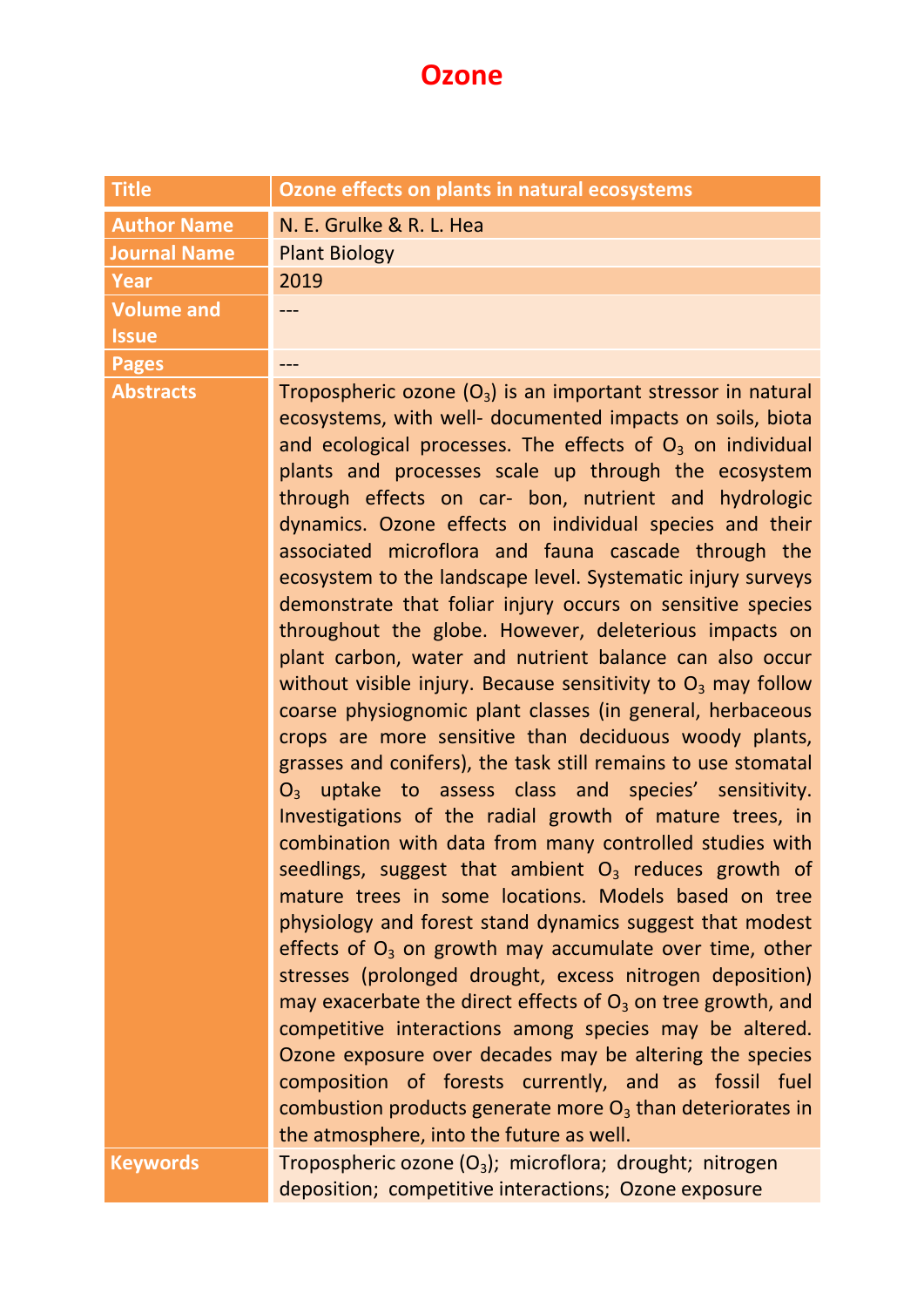| <b>Title</b>        | The effects of elevated $CO2$ and elevated $O3$ exposure on plant<br>growth, yield and quality of grains of two wheat cultivars grown in<br>north India                                                                                                                                                                                                                                                                                                                                                                                                                                                                                                                                                                                                                                                                                                                                                                                                                                                                                                                                                                                                                                                                                                                                                                                                                                                                                                                                                                                                                                                                                                                                                                                                                                                                                                                                                                                                                                                                                                                                                                                                                               |
|---------------------|---------------------------------------------------------------------------------------------------------------------------------------------------------------------------------------------------------------------------------------------------------------------------------------------------------------------------------------------------------------------------------------------------------------------------------------------------------------------------------------------------------------------------------------------------------------------------------------------------------------------------------------------------------------------------------------------------------------------------------------------------------------------------------------------------------------------------------------------------------------------------------------------------------------------------------------------------------------------------------------------------------------------------------------------------------------------------------------------------------------------------------------------------------------------------------------------------------------------------------------------------------------------------------------------------------------------------------------------------------------------------------------------------------------------------------------------------------------------------------------------------------------------------------------------------------------------------------------------------------------------------------------------------------------------------------------------------------------------------------------------------------------------------------------------------------------------------------------------------------------------------------------------------------------------------------------------------------------------------------------------------------------------------------------------------------------------------------------------------------------------------------------------------------------------------------------|
| <b>Author Name</b>  | Achchhelal Yadav, Arti Bhatia, Sudesh Yadav, Vinod Kumar &<br><b>Bhupinder Singh</b>                                                                                                                                                                                                                                                                                                                                                                                                                                                                                                                                                                                                                                                                                                                                                                                                                                                                                                                                                                                                                                                                                                                                                                                                                                                                                                                                                                                                                                                                                                                                                                                                                                                                                                                                                                                                                                                                                                                                                                                                                                                                                                  |
| <b>Journal Name</b> | Heliyon                                                                                                                                                                                                                                                                                                                                                                                                                                                                                                                                                                                                                                                                                                                                                                                                                                                                                                                                                                                                                                                                                                                                                                                                                                                                                                                                                                                                                                                                                                                                                                                                                                                                                                                                                                                                                                                                                                                                                                                                                                                                                                                                                                               |
| Year                | 2019                                                                                                                                                                                                                                                                                                                                                                                                                                                                                                                                                                                                                                                                                                                                                                                                                                                                                                                                                                                                                                                                                                                                                                                                                                                                                                                                                                                                                                                                                                                                                                                                                                                                                                                                                                                                                                                                                                                                                                                                                                                                                                                                                                                  |
| <b>Volume and</b>   | 5, 8                                                                                                                                                                                                                                                                                                                                                                                                                                                                                                                                                                                                                                                                                                                                                                                                                                                                                                                                                                                                                                                                                                                                                                                                                                                                                                                                                                                                                                                                                                                                                                                                                                                                                                                                                                                                                                                                                                                                                                                                                                                                                                                                                                                  |
| <b>Issue</b>        |                                                                                                                                                                                                                                                                                                                                                                                                                                                                                                                                                                                                                                                                                                                                                                                                                                                                                                                                                                                                                                                                                                                                                                                                                                                                                                                                                                                                                                                                                                                                                                                                                                                                                                                                                                                                                                                                                                                                                                                                                                                                                                                                                                                       |
| <b>Pages</b>        | $\frac{1}{2}$                                                                                                                                                                                                                                                                                                                                                                                                                                                                                                                                                                                                                                                                                                                                                                                                                                                                                                                                                                                                                                                                                                                                                                                                                                                                                                                                                                                                                                                                                                                                                                                                                                                                                                                                                                                                                                                                                                                                                                                                                                                                                                                                                                         |
| <b>Abstracts</b>    | Global food security is challenged by increasing levels of $CO2$ , $O3$ and<br>temperature trough their impacts on production and grain quality of<br>wheat, one of the major $C_3$ crops and staple food across the world.<br>The present study was conducted to assess the effects of elevated<br>levels of $CO2$ (EC; 550 ppm) and tropospheric $O3$ (EO; 70 ppb) as well<br>as of combined interactive treatment [EC X EO; ECO] on plant growth,<br>yield and grain quality of two wheat cultivars (HD-2967 and C-306)<br>grown during 2016-17 and 2017-18 using free air ozone and carbon<br>dioxide enrichment (FAOCE) facility under field conditions.<br>Individually, EC, increased leaf area index (LAI; 15.9-28.2%),<br>photosynthetic rate (Pn; 11.4-20.3%) and yield (8.2-20.9%) whereas<br>EO declined LAI (5.1-12.5%), Pn (2.8-11.8%) and yield (2.2-14.2%) over<br>ambient conditions (Amb: 405.2 ppm CO2 and 30.7 ppb O3). Under<br>ECO condition, EC increased LAI (2.2-17.1%), Pn (2.8-17.6%) and grain<br>yield parameters (4.4-24.3%) across the cultivars in both years, but<br>reduced the positive effects of EO on quality as compared to Amb.<br>Dilution effect of increased yield under EC condition have reduced<br>total protein, micro- and macro-nutrient concentrations whereas EO<br>increased them notably compared to Amb. Starch in grains increased<br>under EC but reduced under EO as compared to Amb. AOT40, the sum<br>of averaged difference of $O_3$ h <sup>-1</sup> concentration beyond 40 ppb for 7<br>hours (31233 ppb $h^{-1}$ ) in FAOCEs rings during the crop growth period<br>led to reduction in average grain yield of HD-2967 and C-306 by 11.6<br>and 8.5% or by 1.6 and 1.3% yield loss per ppb increase of $O_3$ ,<br>respectively. The growth, yield and quality parameters of both wheat<br>cultivars responded similarly but to different extent to all treatments.<br>EC was able to offset the negative effects of EO on yield and yield<br>components only, but not those concerning the quality of grains. To<br>stabilize global food security, precursor gases forming tropospheric<br>ozone must be constrained. |
| <b>Keywords</b>     | tropospheric O <sub>3</sub> ; leaf area index; photosynthetic rate; wheat<br>cultivars; global food security                                                                                                                                                                                                                                                                                                                                                                                                                                                                                                                                                                                                                                                                                                                                                                                                                                                                                                                                                                                                                                                                                                                                                                                                                                                                                                                                                                                                                                                                                                                                                                                                                                                                                                                                                                                                                                                                                                                                                                                                                                                                          |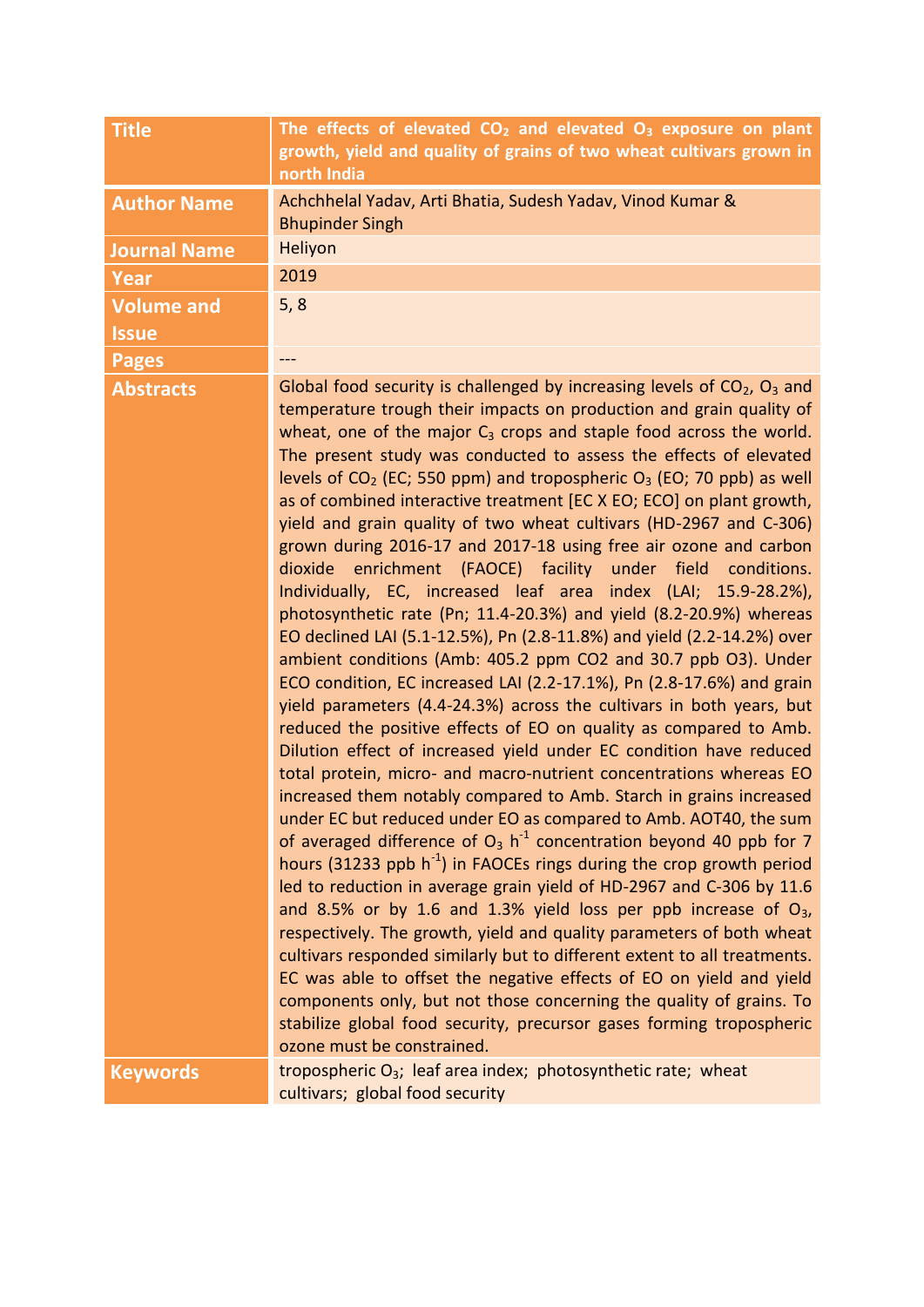| <b>Title</b>        | <b>Ozone Toxicity and Remediation in Crop Plants</b>                                                                                                                                                                                                                                                                                                                                                                                                                                                                                                                                                                                                                                                                                                                                                                                                                                                                                                                                                                                                                                                                                                                                                                                                                                                                                                                                                                          |
|---------------------|-------------------------------------------------------------------------------------------------------------------------------------------------------------------------------------------------------------------------------------------------------------------------------------------------------------------------------------------------------------------------------------------------------------------------------------------------------------------------------------------------------------------------------------------------------------------------------------------------------------------------------------------------------------------------------------------------------------------------------------------------------------------------------------------------------------------------------------------------------------------------------------------------------------------------------------------------------------------------------------------------------------------------------------------------------------------------------------------------------------------------------------------------------------------------------------------------------------------------------------------------------------------------------------------------------------------------------------------------------------------------------------------------------------------------------|
| <b>Author Name</b>  | Annesha Ghosh, Aditya Abha Singh, Madhoolika Agrawal &<br>S. B. Agrawal                                                                                                                                                                                                                                                                                                                                                                                                                                                                                                                                                                                                                                                                                                                                                                                                                                                                                                                                                                                                                                                                                                                                                                                                                                                                                                                                                       |
| <b>Journal Name</b> | <b>Environmental Science and Pollution Research</b>                                                                                                                                                                                                                                                                                                                                                                                                                                                                                                                                                                                                                                                                                                                                                                                                                                                                                                                                                                                                                                                                                                                                                                                                                                                                                                                                                                           |
| <b>Year</b>         | 2018                                                                                                                                                                                                                                                                                                                                                                                                                                                                                                                                                                                                                                                                                                                                                                                                                                                                                                                                                                                                                                                                                                                                                                                                                                                                                                                                                                                                                          |
| <b>Volume and</b>   | 25,9                                                                                                                                                                                                                                                                                                                                                                                                                                                                                                                                                                                                                                                                                                                                                                                                                                                                                                                                                                                                                                                                                                                                                                                                                                                                                                                                                                                                                          |
| <b>Issue</b>        |                                                                                                                                                                                                                                                                                                                                                                                                                                                                                                                                                                                                                                                                                                                                                                                                                                                                                                                                                                                                                                                                                                                                                                                                                                                                                                                                                                                                                               |
| <b>Pages</b>        | Pages 8181-8189                                                                                                                                                                                                                                                                                                                                                                                                                                                                                                                                                                                                                                                                                                                                                                                                                                                                                                                                                                                                                                                                                                                                                                                                                                                                                                                                                                                                               |
| <b>Abstracts</b>    | Seedlings of durum wheat [Triticum turgidum subsp. durum<br>(Desf.) Husn] were exposed to zinc nutrition and to ozone<br>(O3) in a factorial combination: adequate (+Zn treatment)<br>or no Zn (-Zn) in the nutrient solution, followed by exposure<br>to either ozone-free air (filtered air, FA) or to 150 nL L-1<br>ozone (O3) for 4 h. Although omitting Zn from the nutrient<br>solution failed to impose a genuine Zn deficiency, -Zn*FA<br>durum wheat seedlings showed a typical deficiency<br>behaviour, i.e. Zn mobilisation from root to shoot. Such<br>inter-organ Zn redistribution, however, did not occur in<br>-Zn*O3 plants. Exposures to each stress singly decreased<br>the activity and the protein amount of foliar plasma<br>membrane H+-ATPase, but not stress combination, which<br>even increased the H+-ATPase expression with respect to<br>control. In the -Zn*O3 plants, moreover, the foliar activities<br>of the plasma membrane-bound NAD(P)H-dependent<br>superoxide synthase and of Cu, Zn-superoxide dismutase,<br>and the transcripts abundance of the luminal binding<br>protein and of the protein disulphide isomerase, were also<br>stimulated. It is proposed that, even in the absence of<br>actual Zn starvation, the perception of deficiency conditions<br>could trigger changes in redox homoeostasis at the plasma<br>membrane level, helpful in compensating an O3- dependent |
| <b>Keywords</b>     | oxidative damage.<br>Zinc; Surface ozone; Plasma membrane; Redox activation;                                                                                                                                                                                                                                                                                                                                                                                                                                                                                                                                                                                                                                                                                                                                                                                                                                                                                                                                                                                                                                                                                                                                                                                                                                                                                                                                                  |
|                     | Durum wheat; Triticum turgidum subsp. durum (Desf.) Husn                                                                                                                                                                                                                                                                                                                                                                                                                                                                                                                                                                                                                                                                                                                                                                                                                                                                                                                                                                                                                                                                                                                                                                                                                                                                                                                                                                      |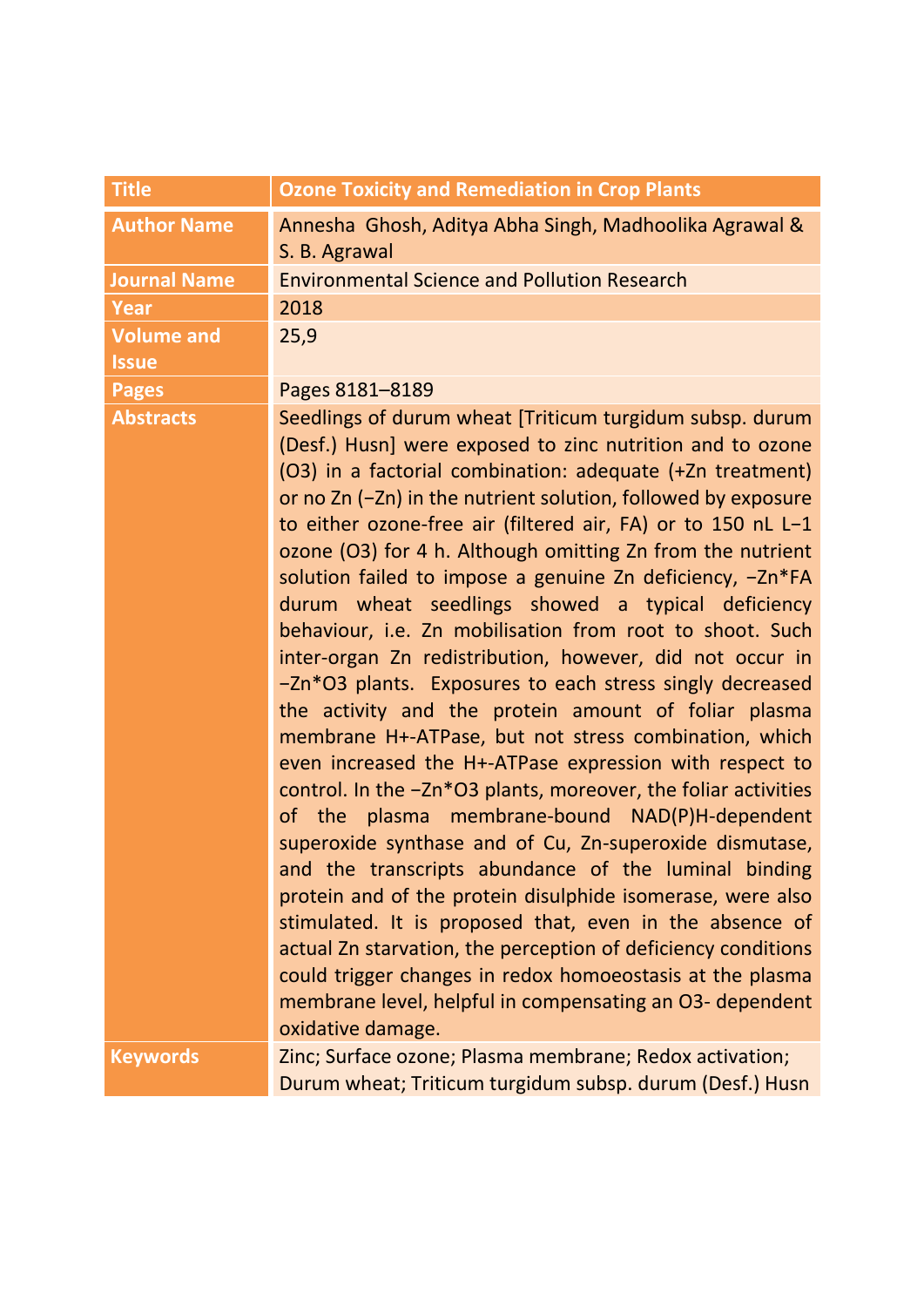| <b>Title</b>            | Exposure- and flux-based assessment of ozone risk to sugarcane<br>plants                                                                                                                                                                                                                                                                                                                                                                                                                                                                                                                                                                                                                                                                                                                                                                                                                                                                                                                                                                                                                                                                                                                                                                                                                                                                                                                                                                                                                                                                                                                                                                                                                                                                                                                                                                                                                                                                                                                                                                                                                                                                                                                                                       |
|-------------------------|--------------------------------------------------------------------------------------------------------------------------------------------------------------------------------------------------------------------------------------------------------------------------------------------------------------------------------------------------------------------------------------------------------------------------------------------------------------------------------------------------------------------------------------------------------------------------------------------------------------------------------------------------------------------------------------------------------------------------------------------------------------------------------------------------------------------------------------------------------------------------------------------------------------------------------------------------------------------------------------------------------------------------------------------------------------------------------------------------------------------------------------------------------------------------------------------------------------------------------------------------------------------------------------------------------------------------------------------------------------------------------------------------------------------------------------------------------------------------------------------------------------------------------------------------------------------------------------------------------------------------------------------------------------------------------------------------------------------------------------------------------------------------------------------------------------------------------------------------------------------------------------------------------------------------------------------------------------------------------------------------------------------------------------------------------------------------------------------------------------------------------------------------------------------------------------------------------------------------------|
| <b>Author Name</b>      | Barbara Baesso Moura, Yasutomo Hoshika, Rafael Vasconcelos<br>Ribeiro, Elena Paolettib                                                                                                                                                                                                                                                                                                                                                                                                                                                                                                                                                                                                                                                                                                                                                                                                                                                                                                                                                                                                                                                                                                                                                                                                                                                                                                                                                                                                                                                                                                                                                                                                                                                                                                                                                                                                                                                                                                                                                                                                                                                                                                                                         |
| <b>Journal Name</b>     | <b>Atmospheric Environment</b>                                                                                                                                                                                                                                                                                                                                                                                                                                                                                                                                                                                                                                                                                                                                                                                                                                                                                                                                                                                                                                                                                                                                                                                                                                                                                                                                                                                                                                                                                                                                                                                                                                                                                                                                                                                                                                                                                                                                                                                                                                                                                                                                                                                                 |
| <b>Year</b>             | 2018                                                                                                                                                                                                                                                                                                                                                                                                                                                                                                                                                                                                                                                                                                                                                                                                                                                                                                                                                                                                                                                                                                                                                                                                                                                                                                                                                                                                                                                                                                                                                                                                                                                                                                                                                                                                                                                                                                                                                                                                                                                                                                                                                                                                                           |
| <b>Volume and Issue</b> | 176                                                                                                                                                                                                                                                                                                                                                                                                                                                                                                                                                                                                                                                                                                                                                                                                                                                                                                                                                                                                                                                                                                                                                                                                                                                                                                                                                                                                                                                                                                                                                                                                                                                                                                                                                                                                                                                                                                                                                                                                                                                                                                                                                                                                                            |
| <b>Pages</b>            | 252-260                                                                                                                                                                                                                                                                                                                                                                                                                                                                                                                                                                                                                                                                                                                                                                                                                                                                                                                                                                                                                                                                                                                                                                                                                                                                                                                                                                                                                                                                                                                                                                                                                                                                                                                                                                                                                                                                                                                                                                                                                                                                                                                                                                                                                        |
| <b>Abstracts</b>        | Ozone (O3) is a toxic oxidative air pollutant, with significant<br>detrimental effects on crops. Sugarcane (Saccharum spp.) is an<br>important crop with no O3 risk assessment performed so far. This<br>study aimed to assess O3 risk to sugarcane plants by using exposure-<br>based indices (AOT40 and W126) based on O3 concentrations in the<br>air, and the flux-based index (PODy, where y is a threshold of uptake)<br>that considers leaf O3 uptake and the influence of environmental<br>conditions on stomatal conductance (gsto). Two sugarcane genotypes<br>(IACSP94-2094 and IACSP95-5000) were subjected to a 90-day Free-<br>Air Controlled Experiment (FACE) exposure at three levels of O3<br>concentrations: ambient (Amb); Amb x1.2; and Amb x1.4. Total<br>above-ground biomass (AGB), stalk biomass (SB) and leaf biomass (LB)<br>were evaluated and the potential biomass production in a clean air<br>was estimated by assuming a theoretical clean atmosphere at 10 ppb<br>as 24 h O3 average. The Jarvis-type multiplicative algorithm was used<br>parametrize gsto including environmental factors i.e. air<br>to<br>temperature, light intensity, air vapor pressure deficit, and minimum<br>night-time temperature. Ozone exposure caused a negative impact on<br>AGB, SB and LB. The O3 sensitivity of sugarcane may be related to its<br>high gsto ( $\sim$ 535 mmol H2O m-2 s-1). As sugarcane is adapted to hot<br>climate conditions, gsto was restricted when the current minimum air<br>temperature (Tmin) was below $\sim$ 14 °C and the minimum night-time<br>air temperature of the previous day (Tnmin) was below $\sim$ 7.5 °C. The<br>flux-based index (PODy) performed better than the exposure-based<br>indices in estimating O3 effect on biomass losses. We recommend a y<br>threshold of 2 nmol m-2 s-1 to incorporate O3 effects on both AGB<br>and SB and 1 nmol m-2 s-1 on LB. In order not to exceed 4%<br>reduction in the growth of these two sugarcane genotypes, we<br>recommend the following critical levels: 1.09 and 1.04 mmol m-2<br>POD2 for AGB, 0.91 and 0.96 mmol m-2 POD2 for SB, and 3.00 and<br>2.36 mmol m-2 POD1 for LB of IACSP95-5000 and IACSP94-2094, |
|                         | respectively.                                                                                                                                                                                                                                                                                                                                                                                                                                                                                                                                                                                                                                                                                                                                                                                                                                                                                                                                                                                                                                                                                                                                                                                                                                                                                                                                                                                                                                                                                                                                                                                                                                                                                                                                                                                                                                                                                                                                                                                                                                                                                                                                                                                                                  |
| <b>Keywords</b>         | Tropospheric ozone; PODy; Stomatal conductance; Ozone FACE; Air<br>pollution; Sugarcane                                                                                                                                                                                                                                                                                                                                                                                                                                                                                                                                                                                                                                                                                                                                                                                                                                                                                                                                                                                                                                                                                                                                                                                                                                                                                                                                                                                                                                                                                                                                                                                                                                                                                                                                                                                                                                                                                                                                                                                                                                                                                                                                        |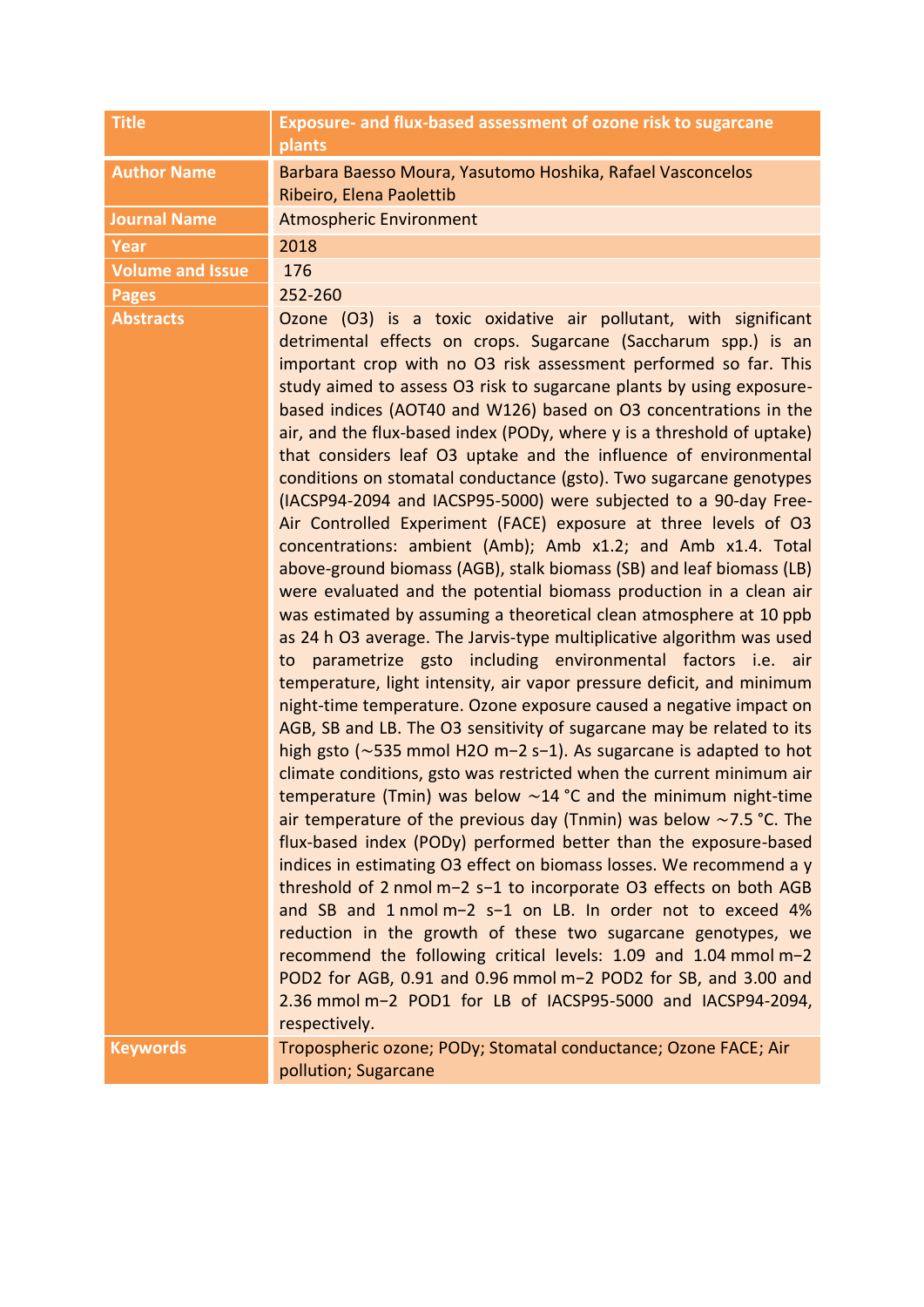| <b>Title</b>            | Fertilizer efficiency in wheat is reduced by ozone pollution                                                                                                                                                                                                                                                                                                                                                                                                                                                                                                                                                                                                                                                                                                                                                                                                                                                                                                                                                                                                                                                                                                                                                                                                                                                                                                                                                                                                                                                                                                                                                                                                                                                                                                                                                                                                                                                                                                                                                                           |
|-------------------------|----------------------------------------------------------------------------------------------------------------------------------------------------------------------------------------------------------------------------------------------------------------------------------------------------------------------------------------------------------------------------------------------------------------------------------------------------------------------------------------------------------------------------------------------------------------------------------------------------------------------------------------------------------------------------------------------------------------------------------------------------------------------------------------------------------------------------------------------------------------------------------------------------------------------------------------------------------------------------------------------------------------------------------------------------------------------------------------------------------------------------------------------------------------------------------------------------------------------------------------------------------------------------------------------------------------------------------------------------------------------------------------------------------------------------------------------------------------------------------------------------------------------------------------------------------------------------------------------------------------------------------------------------------------------------------------------------------------------------------------------------------------------------------------------------------------------------------------------------------------------------------------------------------------------------------------------------------------------------------------------------------------------------------------|
| <b>Author Name</b>      | Malin C. Broberg, Johan Uddling, Gina Mills & Håkan Pleijel                                                                                                                                                                                                                                                                                                                                                                                                                                                                                                                                                                                                                                                                                                                                                                                                                                                                                                                                                                                                                                                                                                                                                                                                                                                                                                                                                                                                                                                                                                                                                                                                                                                                                                                                                                                                                                                                                                                                                                            |
| <b>Journal Name</b>     | <b>Science of the Total Environment</b>                                                                                                                                                                                                                                                                                                                                                                                                                                                                                                                                                                                                                                                                                                                                                                                                                                                                                                                                                                                                                                                                                                                                                                                                                                                                                                                                                                                                                                                                                                                                                                                                                                                                                                                                                                                                                                                                                                                                                                                                |
| <b>Volume and Issue</b> | $607 - 608$                                                                                                                                                                                                                                                                                                                                                                                                                                                                                                                                                                                                                                                                                                                                                                                                                                                                                                                                                                                                                                                                                                                                                                                                                                                                                                                                                                                                                                                                                                                                                                                                                                                                                                                                                                                                                                                                                                                                                                                                                            |
| Year                    | 2017                                                                                                                                                                                                                                                                                                                                                                                                                                                                                                                                                                                                                                                                                                                                                                                                                                                                                                                                                                                                                                                                                                                                                                                                                                                                                                                                                                                                                                                                                                                                                                                                                                                                                                                                                                                                                                                                                                                                                                                                                                   |
| <b>Pages</b>            | 876-880                                                                                                                                                                                                                                                                                                                                                                                                                                                                                                                                                                                                                                                                                                                                                                                                                                                                                                                                                                                                                                                                                                                                                                                                                                                                                                                                                                                                                                                                                                                                                                                                                                                                                                                                                                                                                                                                                                                                                                                                                                |
| <b>Abstracts</b>        | Inefficient use of fertilizers by crops increases the risk of nutrient<br>leaching from agro-ecosystems, resulting in economic loss and<br>environmental contamination. We investigated how ground-level<br>ozone affects the efficiency by which wheat used applied nitrogen<br>(N) fertilizer to produce grain protein (NEP, N efficiency with respect<br>to protein yield) and grain yield (NEY, N efficiency with respect to<br>grain yield) across a large number of open-top chamber field<br>experiments. Our results show significant negative ozone effects on<br>NEP and NEY, both for a larger data set obtained from data mining<br>(21 experiments, 70 treatments), and a subset of data for which<br>stomatal ozone flux estimates were available (7 experiments, 22<br>treatments). For one experiment, we report new data on N content<br>of different above-ground plant fractions as well as grain K and P<br>content. Our analysis of the combined dataset demonstrates that<br>the grain yield return for a certain investment in N fertilizer is<br>reduced by ozone. Results from the experiment with more detailed<br>data further show that translocation of accumulated N from straw<br>and leaves to grains is significantly and negatively affected by ozone,<br>and that ozone decreases fertilizer efficiency also for K and P. As a<br>result of lower N fertilization efficiency, ozone causes a risk of<br>increased N losses from agroecosystems, e.g. through nitrate<br>leaching and nitrous oxide emissions, a hitherto neglected negative<br>effect of ozone. This impact of ozone on the N cycle implies that<br>society is facing a dilemma where it either (i) accepts increased N<br>pollution and counteracts ozone-induced yield reductions by<br>increasing fertilization or (ii) counteracts N pollution under elevated<br>ozone by reducing fertilization, accepting further yield loss adding to<br>the direct effect of ozone on yield. (C) 2017 Elsevier B.V. All rights<br>reserved. |
| <b>Keywords</b>         | O3; Nitrogen; Phosphorus; Potassium; Triticum aestivum; Nitrogen<br>translocation                                                                                                                                                                                                                                                                                                                                                                                                                                                                                                                                                                                                                                                                                                                                                                                                                                                                                                                                                                                                                                                                                                                                                                                                                                                                                                                                                                                                                                                                                                                                                                                                                                                                                                                                                                                                                                                                                                                                                      |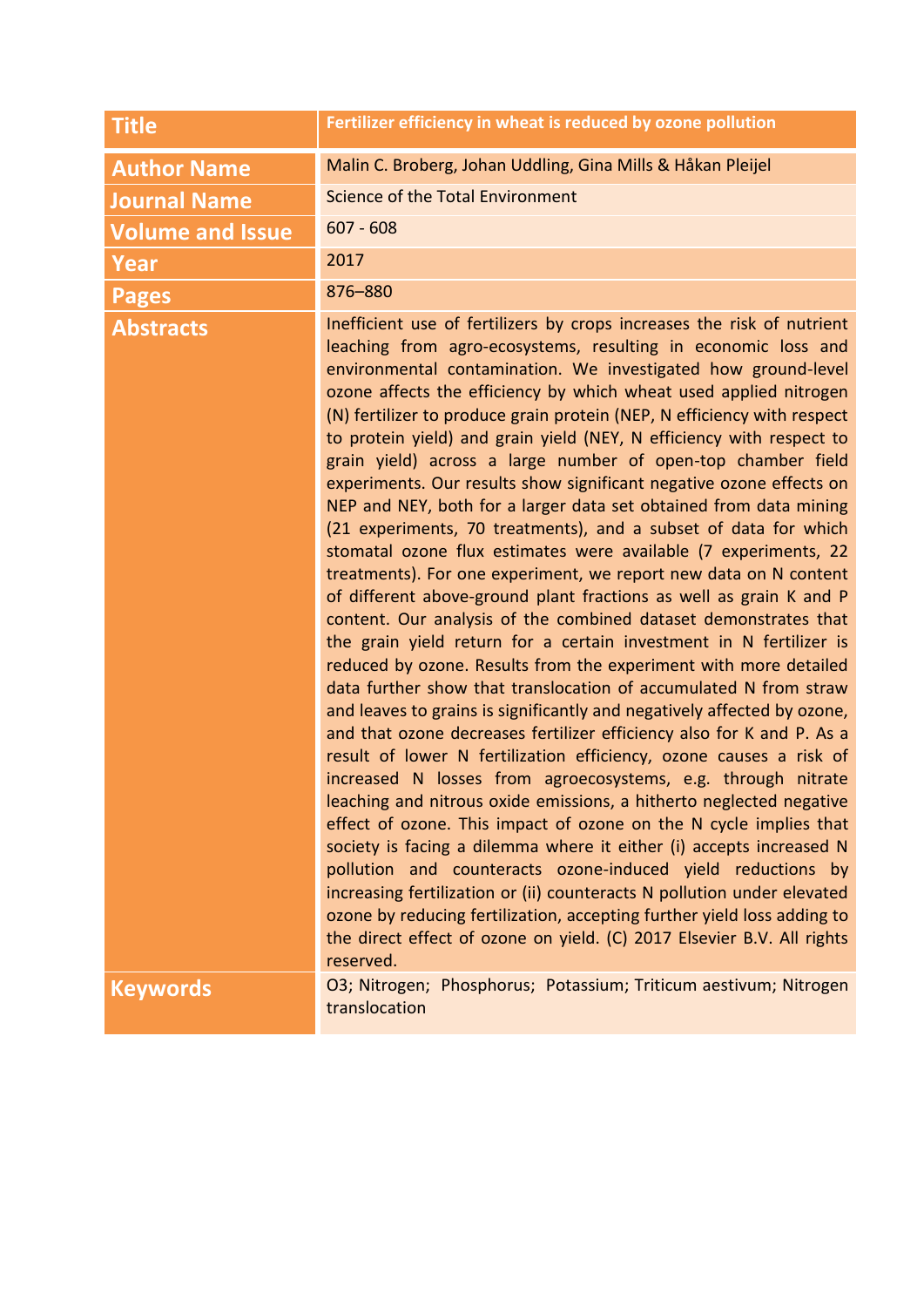| <b>Title</b>            | Tropospheric ozone pollution in India: effects on crop<br>yield and product quality                                                                                                                                                                                                                                                                                                                                                                                                                                                                                                                                                                                                                                                                                                                                                                                                                                                                                                                                                                                                                                                                                                                                                                                                                                                                                                      |
|-------------------------|------------------------------------------------------------------------------------------------------------------------------------------------------------------------------------------------------------------------------------------------------------------------------------------------------------------------------------------------------------------------------------------------------------------------------------------------------------------------------------------------------------------------------------------------------------------------------------------------------------------------------------------------------------------------------------------------------------------------------------------------------------------------------------------------------------------------------------------------------------------------------------------------------------------------------------------------------------------------------------------------------------------------------------------------------------------------------------------------------------------------------------------------------------------------------------------------------------------------------------------------------------------------------------------------------------------------------------------------------------------------------------------|
| <b>Author Name</b>      | Aditya Abha Singh & S. B. Agrawal                                                                                                                                                                                                                                                                                                                                                                                                                                                                                                                                                                                                                                                                                                                                                                                                                                                                                                                                                                                                                                                                                                                                                                                                                                                                                                                                                        |
| <b>Journal Name</b>     | <b>Environmental Science and Pollution Research</b>                                                                                                                                                                                                                                                                                                                                                                                                                                                                                                                                                                                                                                                                                                                                                                                                                                                                                                                                                                                                                                                                                                                                                                                                                                                                                                                                      |
| <b>Volume and Issue</b> | 24,5                                                                                                                                                                                                                                                                                                                                                                                                                                                                                                                                                                                                                                                                                                                                                                                                                                                                                                                                                                                                                                                                                                                                                                                                                                                                                                                                                                                     |
| <b>Year</b>             | 2017                                                                                                                                                                                                                                                                                                                                                                                                                                                                                                                                                                                                                                                                                                                                                                                                                                                                                                                                                                                                                                                                                                                                                                                                                                                                                                                                                                                     |
| <b>Pages</b>            | 4367-4382                                                                                                                                                                                                                                                                                                                                                                                                                                                                                                                                                                                                                                                                                                                                                                                                                                                                                                                                                                                                                                                                                                                                                                                                                                                                                                                                                                                |
| <b>Abstracts</b>        | Ozone (O3) in troposphere is the most critical secondary<br>air pollutant, and being phytotoxic causes substantial<br>agricultural productivity. Its increasing<br>losses<br>to<br>concentration in India particularly in Indo-Gangetic plains<br>is an issue of major concern as it is posing a threat to<br>agriculture. In view of the issue of rising surface level of O3<br>in India, the aim of this compilation is to present the past<br>and the prevailing concentrations of O3 and its important<br>precursor (oxides of nitrogen) over the Indian region. The<br>resulting magnitude of reductions in crop productivity as<br>well as alteration in the quality of the product attributable<br>to tropospheric O3 has also been taken up. Studies in<br>relation to yield measurements have been conducted<br>predominantly in open top chambers (OTCs) and also<br>assessed by using antiozonant ethylene diurea (EDU).<br>There is a substantial spatial difference in O3 distribution<br>at different places displaying variable O3 concentrations<br>due to seasonal and geographical variations. This review<br>further recognizes the major information lacuna and also<br>highlights future perspectives to get the grips with rising<br>trend of ground level O3 pollution and also to formulate<br>the policies to check the emissions of O3 precursors in<br>India. |
| <b>Keywords</b>         | Crop productivity; Ethylene diurea; India; Oxides of<br>nitrogen; Ozone; Quality; Yield                                                                                                                                                                                                                                                                                                                                                                                                                                                                                                                                                                                                                                                                                                                                                                                                                                                                                                                                                                                                                                                                                                                                                                                                                                                                                                  |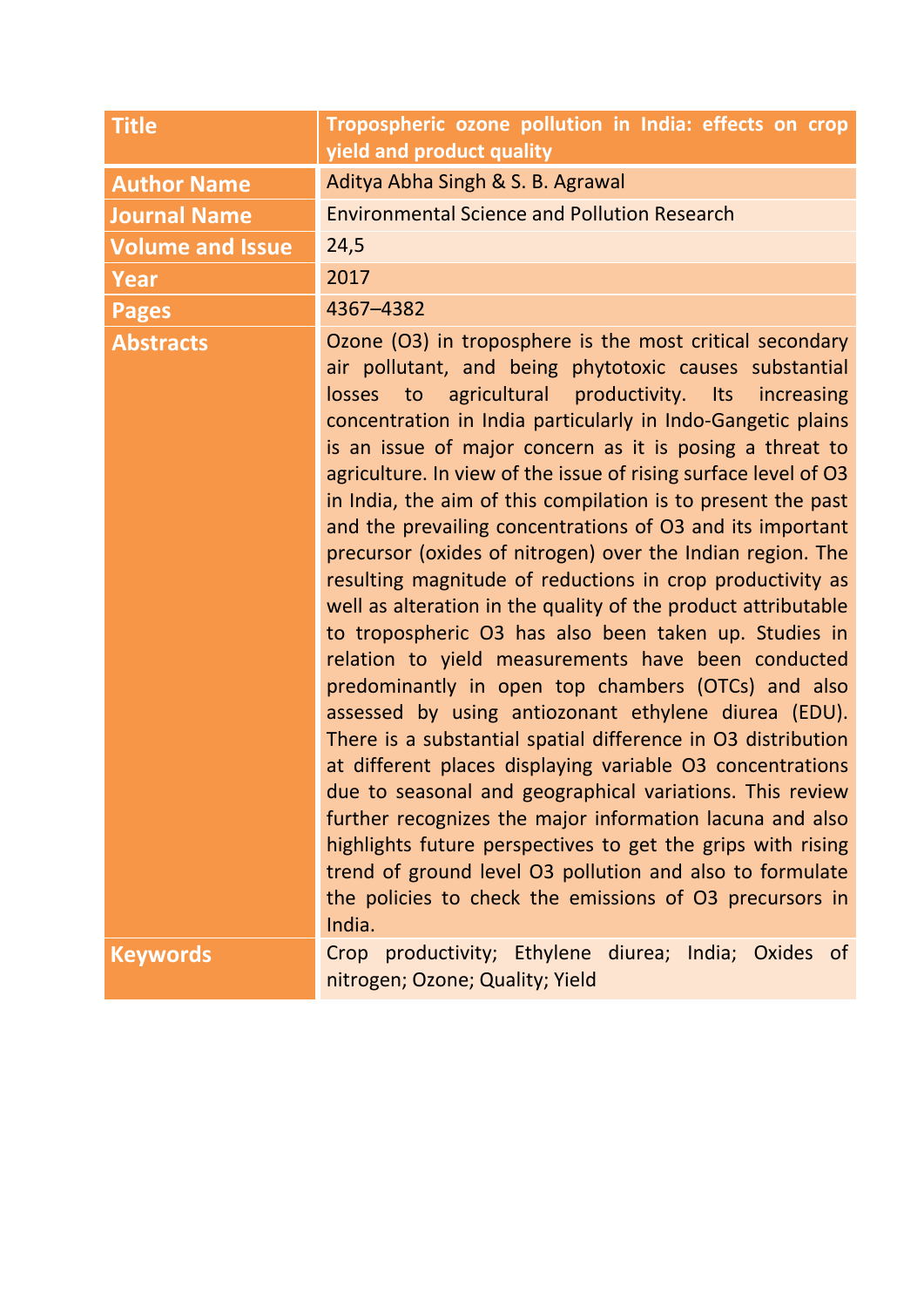| <b>Title</b>        | <b>Effects of Ozone on Japanese Trees</b>                                                                                                                                                                                                                                                                                                                                                                                                                                                                                                                                                                                                                                                                                                                                                                                                                                                                                                                                                                                                                                                                                                                                                                                                                                                                                                                                                                                                                                                                                                                                                                                                                                                                                                                                                                                                                                                                                                                                       |
|---------------------|---------------------------------------------------------------------------------------------------------------------------------------------------------------------------------------------------------------------------------------------------------------------------------------------------------------------------------------------------------------------------------------------------------------------------------------------------------------------------------------------------------------------------------------------------------------------------------------------------------------------------------------------------------------------------------------------------------------------------------------------------------------------------------------------------------------------------------------------------------------------------------------------------------------------------------------------------------------------------------------------------------------------------------------------------------------------------------------------------------------------------------------------------------------------------------------------------------------------------------------------------------------------------------------------------------------------------------------------------------------------------------------------------------------------------------------------------------------------------------------------------------------------------------------------------------------------------------------------------------------------------------------------------------------------------------------------------------------------------------------------------------------------------------------------------------------------------------------------------------------------------------------------------------------------------------------------------------------------------------|
| <b>Author Name</b>  | Makoto Watanabe, Yasutomo Hoshika, Takayoshi Koike,<br>Takeshi Izuta                                                                                                                                                                                                                                                                                                                                                                                                                                                                                                                                                                                                                                                                                                                                                                                                                                                                                                                                                                                                                                                                                                                                                                                                                                                                                                                                                                                                                                                                                                                                                                                                                                                                                                                                                                                                                                                                                                            |
| <b>Journal Name</b> | Air Pollution Impacts on Plants in East Asia                                                                                                                                                                                                                                                                                                                                                                                                                                                                                                                                                                                                                                                                                                                                                                                                                                                                                                                                                                                                                                                                                                                                                                                                                                                                                                                                                                                                                                                                                                                                                                                                                                                                                                                                                                                                                                                                                                                                    |
| Year                | 2016                                                                                                                                                                                                                                                                                                                                                                                                                                                                                                                                                                                                                                                                                                                                                                                                                                                                                                                                                                                                                                                                                                                                                                                                                                                                                                                                                                                                                                                                                                                                                                                                                                                                                                                                                                                                                                                                                                                                                                            |
| <b>Pages</b>        | 73-100                                                                                                                                                                                                                                                                                                                                                                                                                                                                                                                                                                                                                                                                                                                                                                                                                                                                                                                                                                                                                                                                                                                                                                                                                                                                                                                                                                                                                                                                                                                                                                                                                                                                                                                                                                                                                                                                                                                                                                          |
| <b>Abstracts</b>    | The effects of ozone (O3) on tree species in Japan have been<br>studied since the 1970s. Based on the results from O3<br>fumigation studies, current ambient levels of O3 have negative<br>impacts on the growth and physiological functions of Japanese<br>forest tree species, although there is a big variation of O3<br>sensitivity between species. Stomatal O3 uptake is one of the<br>key factors that can explain the differences in O3 sensitivity<br>between species and modeling of this factor has been<br>intensively studied during the past decade. Although O3<br>generally induces stomatal closure, less efficient stomatal<br>control, so-called stomatal sluggishness, is also induced by<br>chronic exposure to O3. These opposite phenomena result in<br>complex responses of stomata to O3. Detailed gas exchange<br>analysis has revealed that O3-induced reductions in the<br>photosynthetic rate of Japanese forest tree species were<br>mainly due to a biochemical limitation in chloroplasts, but not<br>due to stomatal closure. Risk assessments of the O3 impact on<br>Japanese forest tree species, based on the results of<br>experimental studies, national monitoring data of air pollutant<br>concentrations, and vegetation surveys, indicate that the areas<br>with high O3-induced reduction in growth do not necessarily<br>correspond to the areas with relatively high O3 exposure. Free-<br>air O3 fumigation systems in Japan were developed in 2011.<br>Studies with this novel technology have clarified differences in<br>leaf O3sensitivities between canopy positions, and have<br>estimated the effects of O3 on whole-canopy carbon budgets.<br>As future perspectives, not only we need clarification of the<br>physiological mechanisms of O3 impact, but we also need<br>clarification of the effects of interactions between trees and<br>other biotic factors such as diseases, herbivores, and symbiotic<br>microbes. |
| <b>Keywords</b>     | Ozone Japanese; forest tree species; Growth Physiological<br>functions; Stomatal function                                                                                                                                                                                                                                                                                                                                                                                                                                                                                                                                                                                                                                                                                                                                                                                                                                                                                                                                                                                                                                                                                                                                                                                                                                                                                                                                                                                                                                                                                                                                                                                                                                                                                                                                                                                                                                                                                       |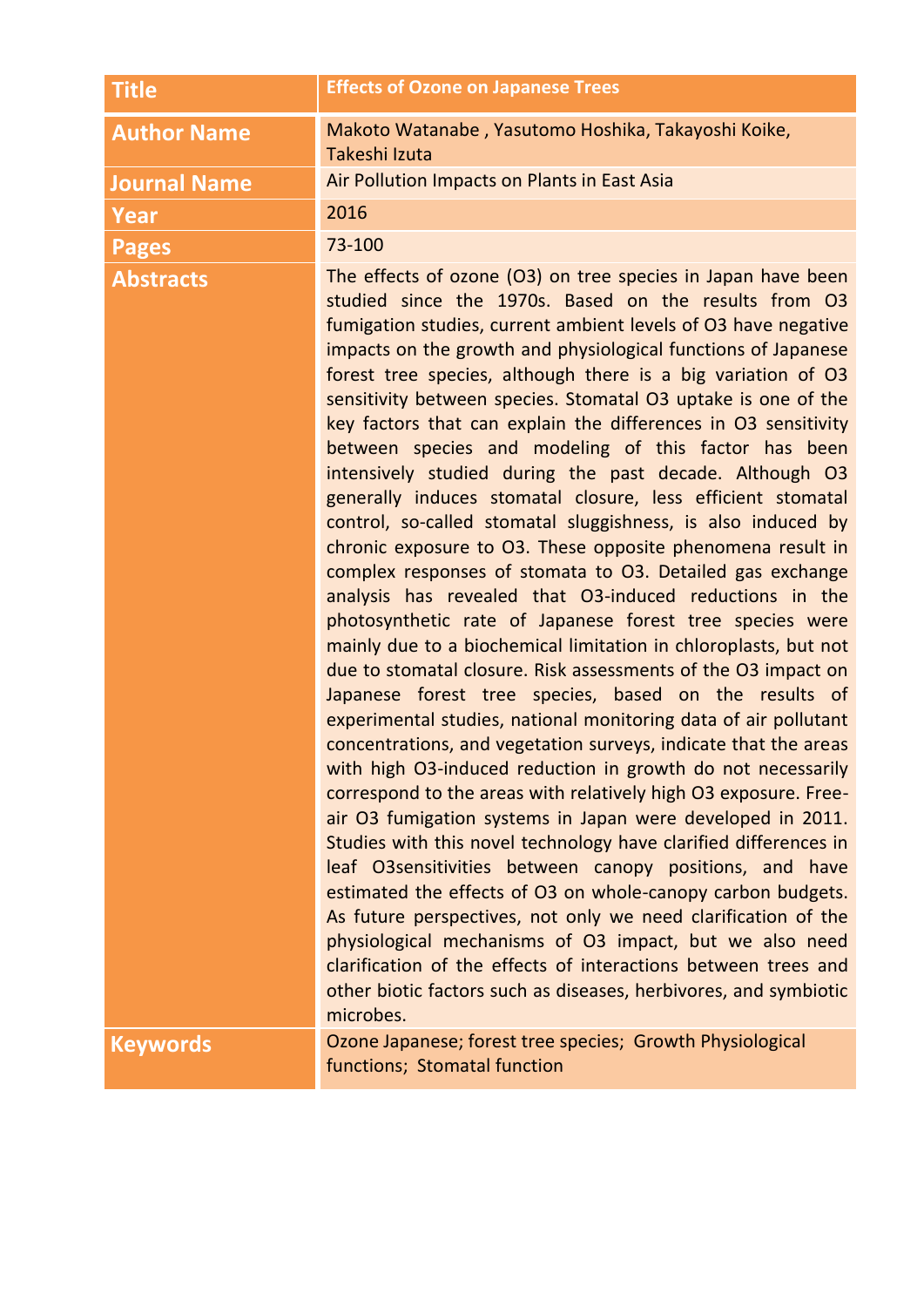| <b>Title</b>            | How do increasing background concentrations of<br>tropospheric ozone affect peatland plant growth                                                                                                                                                                                                                                                                                                                                                                                                                                                                                                                                                                                                                                                                                                                                                                                                                                                                                                                                                            |
|-------------------------|--------------------------------------------------------------------------------------------------------------------------------------------------------------------------------------------------------------------------------------------------------------------------------------------------------------------------------------------------------------------------------------------------------------------------------------------------------------------------------------------------------------------------------------------------------------------------------------------------------------------------------------------------------------------------------------------------------------------------------------------------------------------------------------------------------------------------------------------------------------------------------------------------------------------------------------------------------------------------------------------------------------------------------------------------------------|
|                         | and carbon gas exchange?                                                                                                                                                                                                                                                                                                                                                                                                                                                                                                                                                                                                                                                                                                                                                                                                                                                                                                                                                                                                                                     |
| <b>Author Name</b>      | Jennifer L. Williamson, Gina Mills, Felicity Hayes,                                                                                                                                                                                                                                                                                                                                                                                                                                                                                                                                                                                                                                                                                                                                                                                                                                                                                                                                                                                                          |
|                         | <b>Timothy Jones, Chris Freeman</b>                                                                                                                                                                                                                                                                                                                                                                                                                                                                                                                                                                                                                                                                                                                                                                                                                                                                                                                                                                                                                          |
| <b>Journal Name</b>     | <b>Atmospheric Environment</b>                                                                                                                                                                                                                                                                                                                                                                                                                                                                                                                                                                                                                                                                                                                                                                                                                                                                                                                                                                                                                               |
| <b>Year</b>             | 2016                                                                                                                                                                                                                                                                                                                                                                                                                                                                                                                                                                                                                                                                                                                                                                                                                                                                                                                                                                                                                                                         |
| <b>Volume and Issue</b> | Volume 127                                                                                                                                                                                                                                                                                                                                                                                                                                                                                                                                                                                                                                                                                                                                                                                                                                                                                                                                                                                                                                                   |
| <b>Pages</b>            | 133-138                                                                                                                                                                                                                                                                                                                                                                                                                                                                                                                                                                                                                                                                                                                                                                                                                                                                                                                                                                                                                                                      |
| <b>Abstracts</b>        | In this study we have demonstrated that plants<br>originating from upland peat bogs are sensitive to<br>increasing background concentrations of ozone.<br>Peatland mesocosms from an upland peat bog in<br>North Wales, UK were exposed to eight levels of<br>elevated background ozone in solardomes for 4<br>months from May to August, with 24 h mean ozone<br>concentrations ranging from 16 to 94 ppb and<br>cumulative AOT024hr ranging from 45.98 ppm h to<br>ppm h. Our results show that plant<br>259.63<br>senescence increased with increasing exposure to<br>ozone, although there was no significant effect of<br>increasing ozone on plant biomass. Assessments of<br>carbon dioxide and methane fluxes from the<br>mesocosms suggests that there was no change in<br>carbon dioxide fluxes over the 4 month exposure<br>period but that methane fluxes increased as<br>cumulative ozone exposure increased to<br>a a<br>maximum AOT 024hr of approximately 120 ppm h<br>and then decreased as cumulative ozone exposure<br>increased further. |
| <b>Keywords</b>         | Tropospheric ozone; Methane; Peatlands;<br><b>Wetlands; Senescence</b>                                                                                                                                                                                                                                                                                                                                                                                                                                                                                                                                                                                                                                                                                                                                                                                                                                                                                                                                                                                       |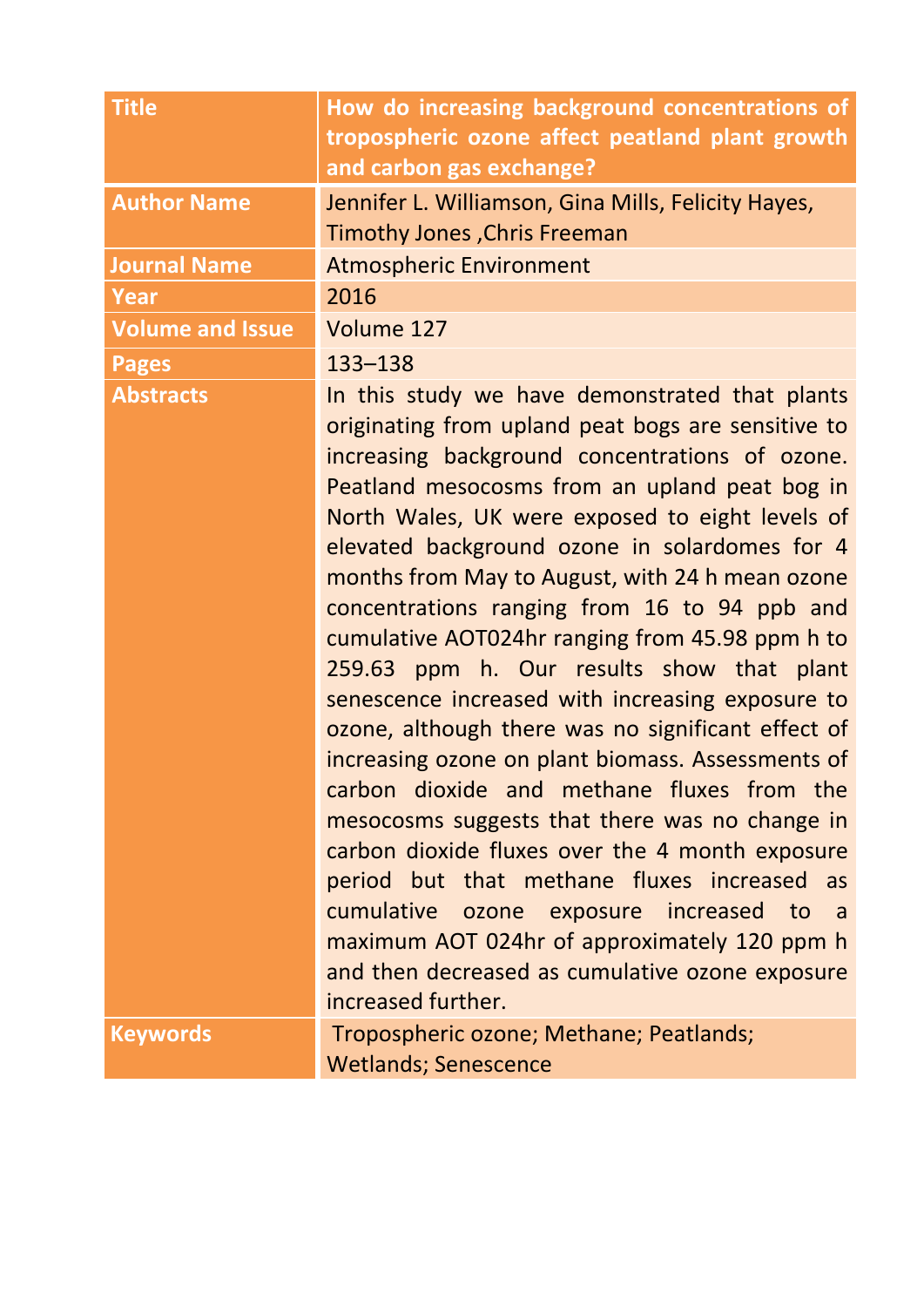| <b>Title</b>        | <b>Effects of Ozone on Chinese Trees</b>                                                                                                                                                                                                                                                                                                                                                                                                                                                                                                                                                                                                                                                                                                                                                                                                                                                                                                                                                                                                                                                                                                                                                                  |
|---------------------|-----------------------------------------------------------------------------------------------------------------------------------------------------------------------------------------------------------------------------------------------------------------------------------------------------------------------------------------------------------------------------------------------------------------------------------------------------------------------------------------------------------------------------------------------------------------------------------------------------------------------------------------------------------------------------------------------------------------------------------------------------------------------------------------------------------------------------------------------------------------------------------------------------------------------------------------------------------------------------------------------------------------------------------------------------------------------------------------------------------------------------------------------------------------------------------------------------------|
| <b>Author Name</b>  | Zhaozhong Feng, Pin Li                                                                                                                                                                                                                                                                                                                                                                                                                                                                                                                                                                                                                                                                                                                                                                                                                                                                                                                                                                                                                                                                                                                                                                                    |
| <b>Journal Name</b> | Air Pollution Impacts on Plants in East Asia                                                                                                                                                                                                                                                                                                                                                                                                                                                                                                                                                                                                                                                                                                                                                                                                                                                                                                                                                                                                                                                                                                                                                              |
| <b>Year</b>         | 2016                                                                                                                                                                                                                                                                                                                                                                                                                                                                                                                                                                                                                                                                                                                                                                                                                                                                                                                                                                                                                                                                                                                                                                                                      |
| <b>Pages</b>        | 195-219                                                                                                                                                                                                                                                                                                                                                                                                                                                                                                                                                                                                                                                                                                                                                                                                                                                                                                                                                                                                                                                                                                                                                                                                   |
| <b>Abstracts</b>    | This chapter reviews the effects of elevated ozone<br>on tree species in China, based on the results of<br>studies in the past two decades. The high ozone<br>concentration in summer in most parts of China<br>has induced typical ozone symptoms in urban and<br>mountain forest tree species. In experiments using<br>open-top chambers, elevated ozone affected the<br>growth, gas-exchange rate, foliar microscopy,<br>antioxidant systems, and biogenic volatile organic<br>compound (BVOC) emissions in trees. The effects of<br>ozone on biomass accumulation depended on the<br>ozone concentration, tree species sensitivity, and<br>exposure duration. The ozone uptake of individual<br>tree species was also investigated by the sap flow<br>technique. Further studies were conducted on the<br>interactions between O3 and other environmental<br>change factors, such as increasing<br>CO <sub>2</sub><br>concentrations, increased nitrogen deposition, and<br>drought. Future needs for research include the<br>development of an O3 flux model for the most<br>widely used tree species and the assessment of<br>ozone removal by urban forests on a regional and a<br>national scale. |
| <b>Keywords</b>     | Biomass; Elevated CO <sub>2</sub> ; Forest tree species; Gas<br>exchange; N deposition ozone Senescence                                                                                                                                                                                                                                                                                                                                                                                                                                                                                                                                                                                                                                                                                                                                                                                                                                                                                                                                                                                                                                                                                                   |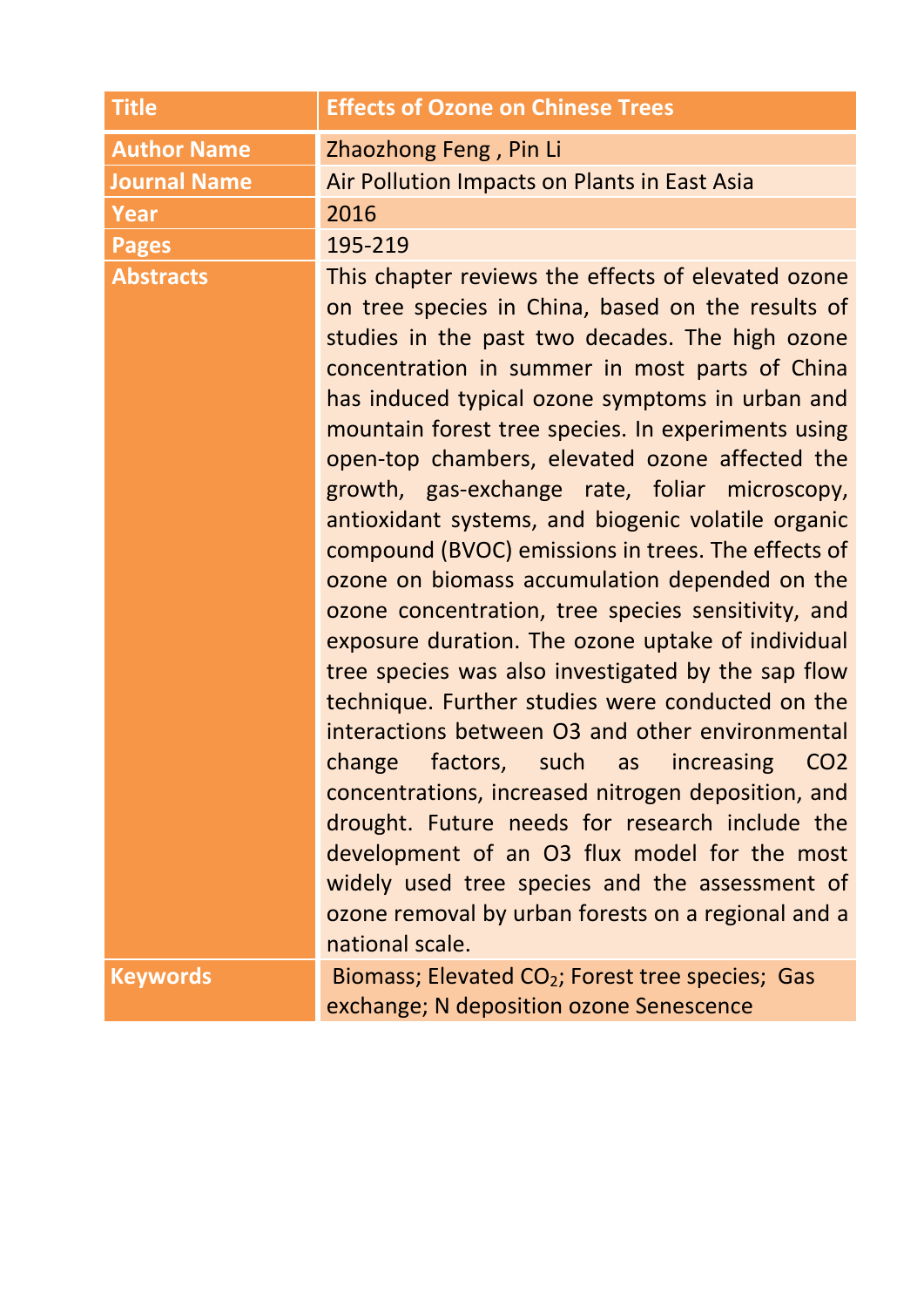| <b>Title</b>            | Leaf traits and photosynthetic responses of Betula pendula saplings<br>to a range of ground-level ozone concentrations at a range of<br>nitrogen loads                                                                                                                                                                                                                                                                                                                                                                                                                                                                                                                                                                                                                                                                                                                                                                                                                                                                                                                                                                                                                                                                                                                                                                                                                                                                                                                                                                                                                                                                                                                                                                                                                                                                                                                                                                                                                                                                                                                                                                                                                                                               |
|-------------------------|----------------------------------------------------------------------------------------------------------------------------------------------------------------------------------------------------------------------------------------------------------------------------------------------------------------------------------------------------------------------------------------------------------------------------------------------------------------------------------------------------------------------------------------------------------------------------------------------------------------------------------------------------------------------------------------------------------------------------------------------------------------------------------------------------------------------------------------------------------------------------------------------------------------------------------------------------------------------------------------------------------------------------------------------------------------------------------------------------------------------------------------------------------------------------------------------------------------------------------------------------------------------------------------------------------------------------------------------------------------------------------------------------------------------------------------------------------------------------------------------------------------------------------------------------------------------------------------------------------------------------------------------------------------------------------------------------------------------------------------------------------------------------------------------------------------------------------------------------------------------------------------------------------------------------------------------------------------------------------------------------------------------------------------------------------------------------------------------------------------------------------------------------------------------------------------------------------------------|
| <b>Author Name</b>      | Harry Harmens, Felicity Hayes, Katrina Sharps, Gina Mills, Vicent<br>Calatayud                                                                                                                                                                                                                                                                                                                                                                                                                                                                                                                                                                                                                                                                                                                                                                                                                                                                                                                                                                                                                                                                                                                                                                                                                                                                                                                                                                                                                                                                                                                                                                                                                                                                                                                                                                                                                                                                                                                                                                                                                                                                                                                                       |
| <b>Journal Name</b>     | Journal of Plant Physiology                                                                                                                                                                                                                                                                                                                                                                                                                                                                                                                                                                                                                                                                                                                                                                                                                                                                                                                                                                                                                                                                                                                                                                                                                                                                                                                                                                                                                                                                                                                                                                                                                                                                                                                                                                                                                                                                                                                                                                                                                                                                                                                                                                                          |
| Year                    | 2016                                                                                                                                                                                                                                                                                                                                                                                                                                                                                                                                                                                                                                                                                                                                                                                                                                                                                                                                                                                                                                                                                                                                                                                                                                                                                                                                                                                                                                                                                                                                                                                                                                                                                                                                                                                                                                                                                                                                                                                                                                                                                                                                                                                                                 |
| <b>Volume and Issue</b> | Volume 211                                                                                                                                                                                                                                                                                                                                                                                                                                                                                                                                                                                                                                                                                                                                                                                                                                                                                                                                                                                                                                                                                                                                                                                                                                                                                                                                                                                                                                                                                                                                                                                                                                                                                                                                                                                                                                                                                                                                                                                                                                                                                                                                                                                                           |
| <b>Pages</b>            | $42 - 52$                                                                                                                                                                                                                                                                                                                                                                                                                                                                                                                                                                                                                                                                                                                                                                                                                                                                                                                                                                                                                                                                                                                                                                                                                                                                                                                                                                                                                                                                                                                                                                                                                                                                                                                                                                                                                                                                                                                                                                                                                                                                                                                                                                                                            |
| <b>Abstracts</b>        | Ground-level ozone (O3) concentrations and atmospheric nitrogen<br>(N) deposition rates have increased strongly since the 1950s. Rising<br>ground-level O3 concentrations and atmospheric N deposition both<br>affect plant physiology and growth, however, impacts have often<br>been studied in isolation rather than in combination. In addition,<br>studies are often limited to a control treatment and one or two<br>elevated levels of ozone and/or nitrogen supply. In the current<br>study, three-year old Betula pendula saplings were exposed to seven<br>different O3 profiles (24 h mean O3 concentration of 36-68 ppb in<br>2013, with peaks up to an average of 105 ppb) in precision-<br>controlled hemispherical glasshouses (solardomes) and four<br>different N loads (10, 30, 50 or 70 kg N ha-1 y-1) in 2012 and 2013.<br>Here we report on the effects of enhanced O3 concentrations and N<br>load on leaf traits and gas exchange in leaves of varying age and<br>developmental stage in 2013. The response of leaf traits to O3 (but<br>not N) vary with leaf developmental stage. For example, elevated O3<br>did not affect the chlorophyll content of the youngest fully expanded<br>leaf, but it reduced the chlorophyll content and photosynthetic<br>parameters in aging leaves, relatively more so later than earlier in<br>the growing season. Elevated O3enhanced the N content of<br>senesced leaves prior to leaf fall, potentially affecting subsequent N<br>cycling in the soil. Enhanced N generally stimulated the chlorophyll<br>content and photosynthetic capacity. Whilst elevated O3 reduced<br>the light-saturated rate of photosynthesis (Asat) in aging leaves, it<br>did not affect stomatal conductance (gs). This suggests that<br>photosynthesis and gs are not closely coupled at elevated O3 under-<br>light saturating conditions. We did not observe any interactions<br>between O3 and N regarding photosynthetic parameters (Vc, max,<br>Jmax, Asat), chlorophyll content, gs, N content in senesced leaves<br>and leaf number. Hence, the sensitivity of these leaf traits to O3 in<br>young silver birch trees is neither reduced nor enhanced by N load. |
| <b>Keywords</b>         | Air pollution; Chlorophyll content; Leaf age; Nitrogen content;<br>Photosynthetic capacity; Stomatal conductance                                                                                                                                                                                                                                                                                                                                                                                                                                                                                                                                                                                                                                                                                                                                                                                                                                                                                                                                                                                                                                                                                                                                                                                                                                                                                                                                                                                                                                                                                                                                                                                                                                                                                                                                                                                                                                                                                                                                                                                                                                                                                                     |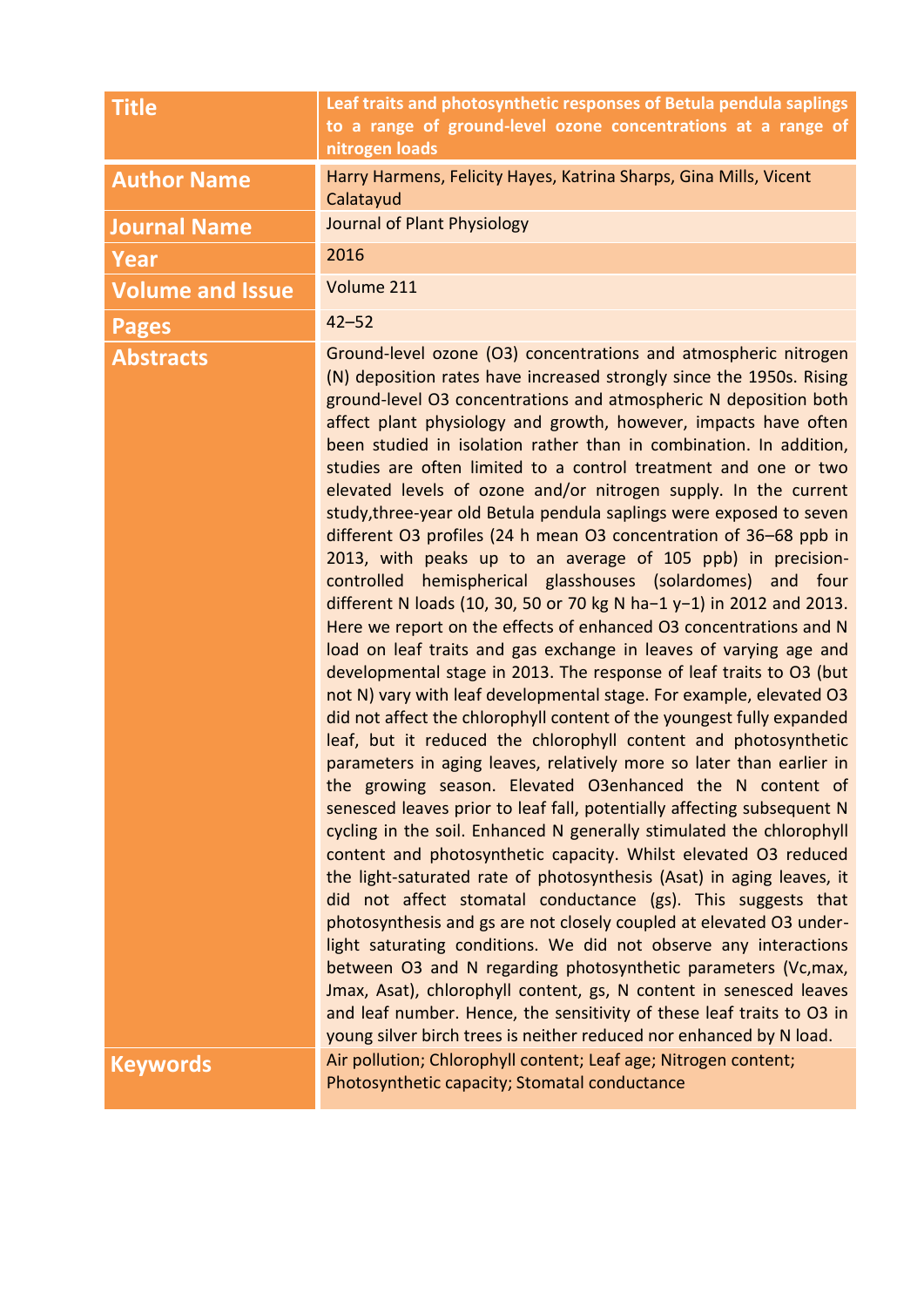| <b>Title</b>            | Removal of Ozone by Urban and Peri-Urban Forests:<br><b>Evidence</b><br>from Laboratory, Field, and Modeling<br><b>Approaches</b>                                                                                                                                                                                                                                                                                                                                                                                                                                                                                                                                                                                                                                                                                                                                                                                                                                                                                                                                                                                                                                                                                                                                                                                                                                                                                                                                                       |
|-------------------------|-----------------------------------------------------------------------------------------------------------------------------------------------------------------------------------------------------------------------------------------------------------------------------------------------------------------------------------------------------------------------------------------------------------------------------------------------------------------------------------------------------------------------------------------------------------------------------------------------------------------------------------------------------------------------------------------------------------------------------------------------------------------------------------------------------------------------------------------------------------------------------------------------------------------------------------------------------------------------------------------------------------------------------------------------------------------------------------------------------------------------------------------------------------------------------------------------------------------------------------------------------------------------------------------------------------------------------------------------------------------------------------------------------------------------------------------------------------------------------------------|
| <b>Author Name</b>      | Carlo Calfapietra, Arianna Morani, Gregorio Sgrigna, Sara<br>Di Giovanni, Valerio Muzzini, Emanuele Pallozzi, Gabriele<br><b>Guidolotti, David Nowak and Silvano Fares</b>                                                                                                                                                                                                                                                                                                                                                                                                                                                                                                                                                                                                                                                                                                                                                                                                                                                                                                                                                                                                                                                                                                                                                                                                                                                                                                              |
| <b>Journal Name</b>     | <b>American Society of Agronomy</b>                                                                                                                                                                                                                                                                                                                                                                                                                                                                                                                                                                                                                                                                                                                                                                                                                                                                                                                                                                                                                                                                                                                                                                                                                                                                                                                                                                                                                                                     |
| Year                    | 2016                                                                                                                                                                                                                                                                                                                                                                                                                                                                                                                                                                                                                                                                                                                                                                                                                                                                                                                                                                                                                                                                                                                                                                                                                                                                                                                                                                                                                                                                                    |
| <b>Volume and Issue</b> | Volume 45,1                                                                                                                                                                                                                                                                                                                                                                                                                                                                                                                                                                                                                                                                                                                                                                                                                                                                                                                                                                                                                                                                                                                                                                                                                                                                                                                                                                                                                                                                             |
| <b>Pages</b>            | 224-233                                                                                                                                                                                                                                                                                                                                                                                                                                                                                                                                                                                                                                                                                                                                                                                                                                                                                                                                                                                                                                                                                                                                                                                                                                                                                                                                                                                                                                                                                 |
| <b>Abstracts</b>        | A crucial issue in urban environments is the interaction<br>between urban trees and atmospheric pollution,<br>particularly ozone (O3). Ozone represents one of the most<br>harmful pollutants in urban and peri-urban environments,<br>especially in warm climates. Besides the large interest in<br>reducing anthropogenic and biogenic precursors of O3<br>emissions, there is growing scientific activity aimed at<br>understanding O3 removal by vegetation, particularly<br>trees. The intent of this paper is to provide the state of the<br>art and suggestions to improve future studies of O3 fluxes<br>and to discuss implications of O3 flux studies to maximize<br>environmental services through the planning<br>and<br>management of urban forests. To evaluate and quantify<br>the potential of O3 removal in urban and peri-urban<br>forests, we describe experimental approaches to measure<br>O3 fluxes, distinguishing laboratory experiments, field<br>measurements, and model estimates, including recent<br>case studies. We discuss the strengths and weaknesses of<br>the different approaches and conclude that the<br>combination of the three levels of investigation is essential<br>for estimating O3 removal by urban trees. We also<br>comment on the implications of these findings for planning<br>and management of urban forests, suggesting some key<br>issues that should be considered to maximize O3 removal<br>by urban and peri-urban forests. |
| <b>Keywords</b>         | Anthropogenic ; biogenic precursors; peri urban ;<br>Senescence                                                                                                                                                                                                                                                                                                                                                                                                                                                                                                                                                                                                                                                                                                                                                                                                                                                                                                                                                                                                                                                                                                                                                                                                                                                                                                                                                                                                                         |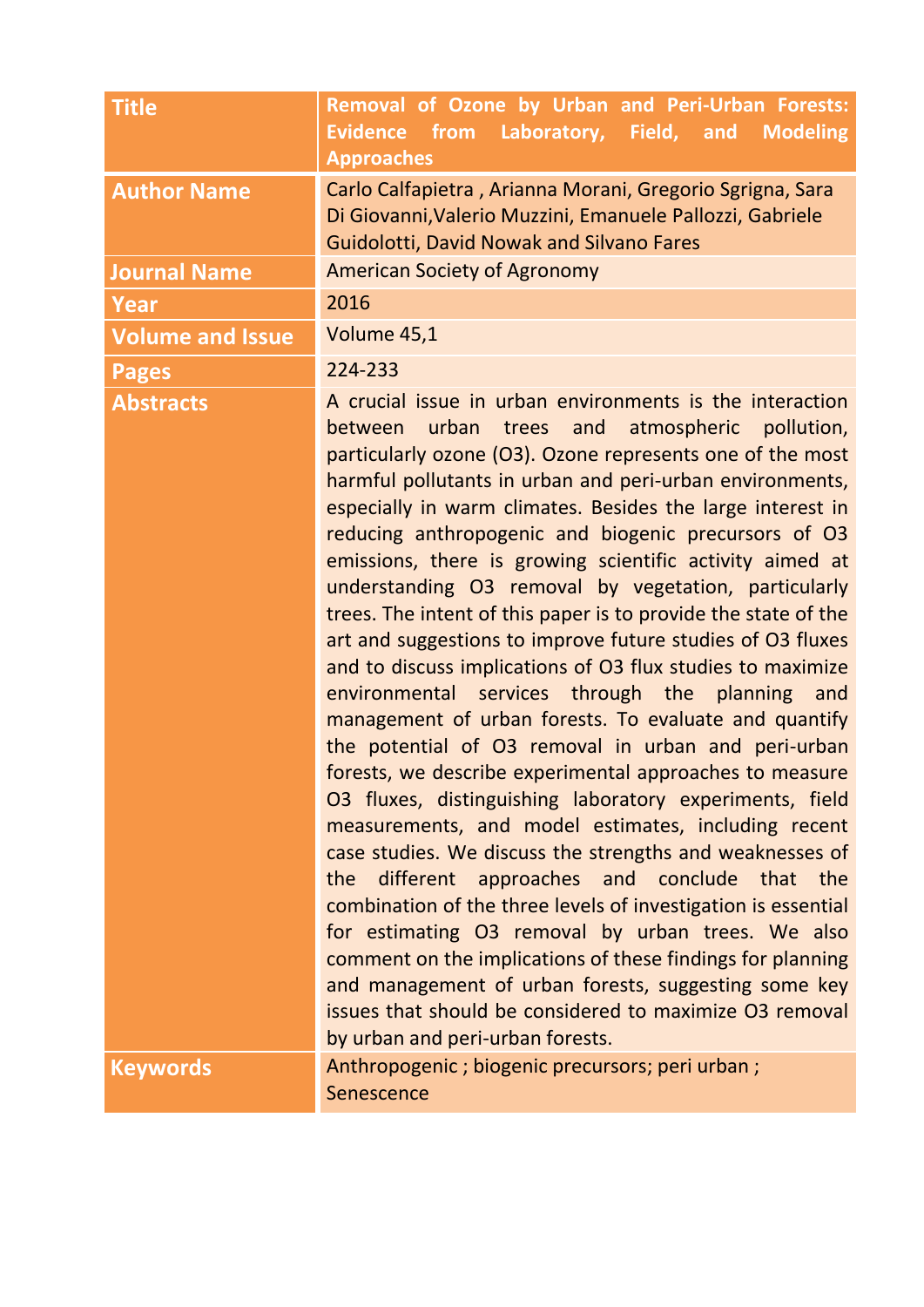| <b>Title</b>            | Responses of a tropical tree species to ozone: visible leaf<br>injury, growth, and lipid peroxidation.                                                                                                                                                                                                                                                                                                                                                                                                                                                                                                                                                                                                                                                                                                                                                                                                                                                                                                                                                                                                                 |
|-------------------------|------------------------------------------------------------------------------------------------------------------------------------------------------------------------------------------------------------------------------------------------------------------------------------------------------------------------------------------------------------------------------------------------------------------------------------------------------------------------------------------------------------------------------------------------------------------------------------------------------------------------------------------------------------------------------------------------------------------------------------------------------------------------------------------------------------------------------------------------------------------------------------------------------------------------------------------------------------------------------------------------------------------------------------------------------------------------------------------------------------------------|
| <b>Author Name</b>      | Essica C. Cassimiro, Regina M. Moraes                                                                                                                                                                                                                                                                                                                                                                                                                                                                                                                                                                                                                                                                                                                                                                                                                                                                                                                                                                                                                                                                                  |
| <b>Journal Name</b>     | <b>Environmental Science and Pollution Research</b>                                                                                                                                                                                                                                                                                                                                                                                                                                                                                                                                                                                                                                                                                                                                                                                                                                                                                                                                                                                                                                                                    |
| Year                    | 2016                                                                                                                                                                                                                                                                                                                                                                                                                                                                                                                                                                                                                                                                                                                                                                                                                                                                                                                                                                                                                                                                                                                   |
| <b>Volume and Issue</b> | Volume 23, 8                                                                                                                                                                                                                                                                                                                                                                                                                                                                                                                                                                                                                                                                                                                                                                                                                                                                                                                                                                                                                                                                                                           |
| <b>Pages</b>            | 8085-8090                                                                                                                                                                                                                                                                                                                                                                                                                                                                                                                                                                                                                                                                                                                                                                                                                                                                                                                                                                                                                                                                                                              |
| <b>Abstracts</b>        | The Brazilian native tree species Astronium graveolens was<br>indicated as sensitive to ozone in a fumigation experiment.<br>Thus, the objective of this study was to evaluate how<br>sensitive A. graveolens is to ozone under realistic<br>conditions in the field. Eighteen saplings were exposed to<br>ozone in a contaminated area and in a greenhouse with<br>filtered air during two exposure periods of approximately<br>63 days each (March-May 2012 and September-October<br>2012). Leaf injury was analyzed by means of its incidence<br>and severity, the leaf injury index (LII) and the progression<br>of leaf abscission. These variables were monitored weekly,<br>whereas growth and lipid peroxidation were monitored<br>monthly. Plants exposed to ozone showed significant<br>growth decrease and visible leaf injury increase, but lipid<br>peroxidation and leaf abscission remained unchanged.<br>These results indicated that plants subjected to ozone<br>possibly diverted energy from growth to the production of<br>antioxidants necessary to cope with ozone-induced<br>oxidative stress. |
| <b>Keywords</b>         | Air pollution; Ozone; Tropical tree species; Ozone-induced<br>injuries; Astronium graveolens                                                                                                                                                                                                                                                                                                                                                                                                                                                                                                                                                                                                                                                                                                                                                                                                                                                                                                                                                                                                                           |